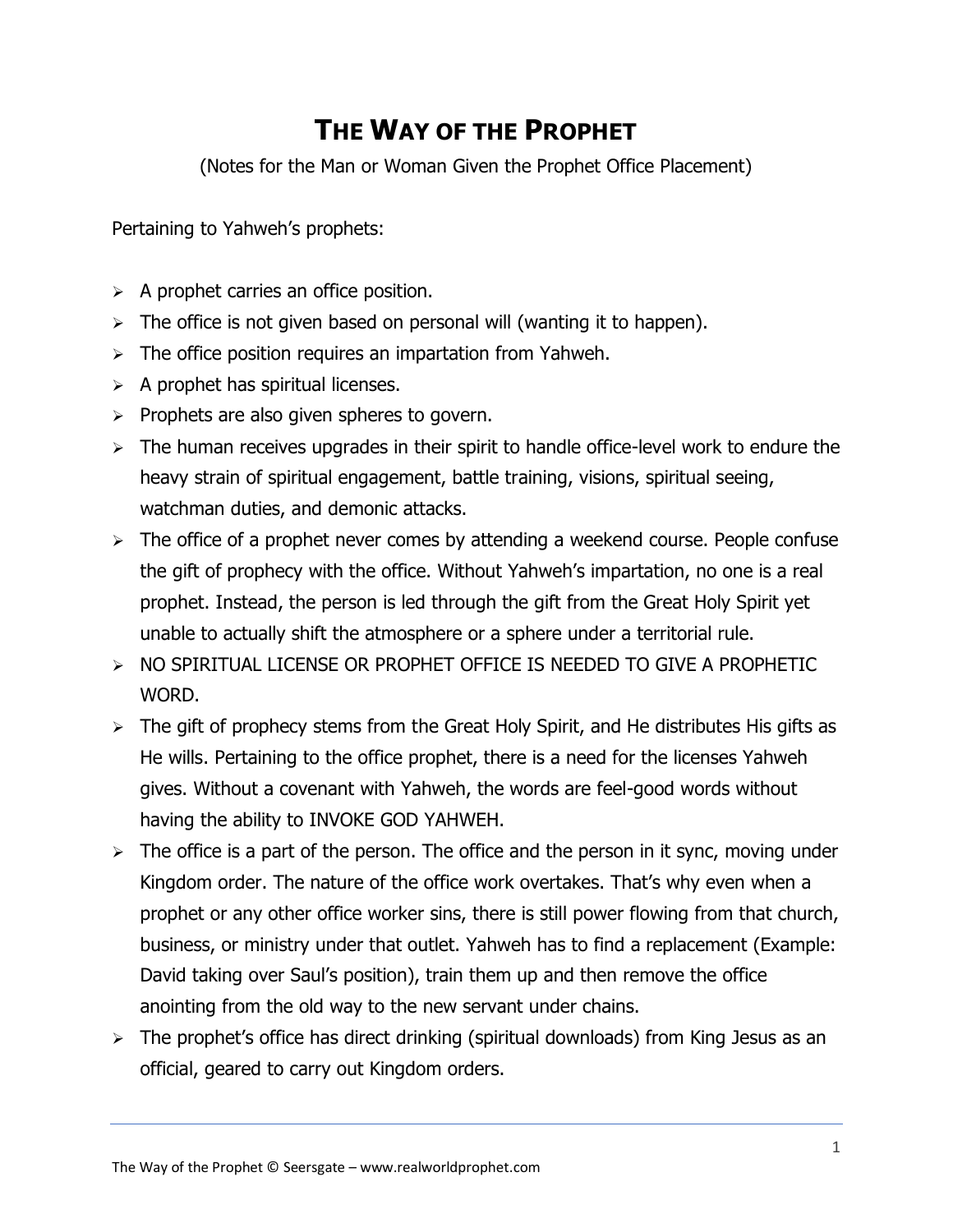$\triangleright$  The way a prophet knows and hears the voice of Yahweh has to be fine-tuned. In the office, there is no "I think I heard God say..." or "I feel led to tell you this" or "I'm not positive, but it could be God speaking..." and so forth. When Yahweh says anything, He is not mistaken, for when He wants a message to come forward, there is a fire, a form of spiritual pushing in the prophet that compels them to give what Yahweh says—just like with the prophet Jeremiah. He spoke the word of God in compelling ways.

Jeremiah 20:9 NASB says,

But *if* I say, "I will not remember Him Nor speak anymore in His name," Then in my heart it becomes like a burning fire Shut up in my bones; And I am tired of holding  $it$  in, And I cannot endure  $it$ .

- ➢ Sometimes, natural bowel movements come as Yahweh pushes forward His prophet with a message for that timing. You could hear Yahweh speak, and then there is a turning in your natural body that comes under an agreement with the word spoken. This reaction does not always manifest, but this is a sign with some.
- ➢ No real servant under Yahweh can continually sin and think Yahweh will allow continual drinking without consequential punishment.
- ➢ Training in prophet duties under other leaders can shape you but never build a real prophet.
- $\geq$  Yahweh appoints to the office. Only Yahweh can make a person a prophet.
- $\geq$  Yahweh gives the prophet the words to say. The word of the Lord is spoken from a RELEASED servant, and Yahweh is invoked to bring His will forward.
- $\triangleright$  A real prophet is spiritually chained to a covenant with Yahweh and works with Him in Kingdom duties within that governing sphere.
- $\triangleright$  There are no major or minor prophets—just territorial spheres to rule.